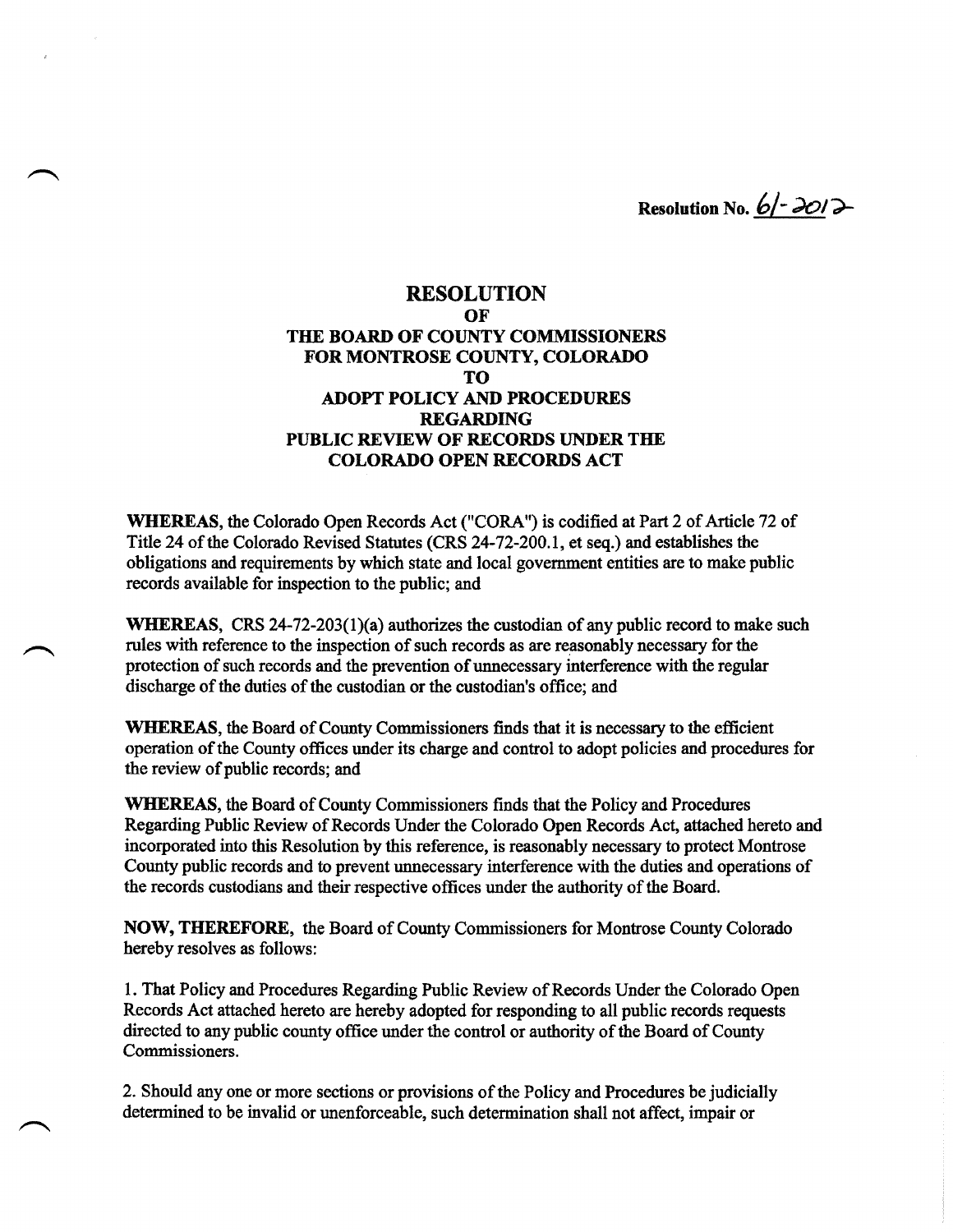invalidate the remaining sections or provisions of the Policy and Procedures, it being the intent of the Board that such invalid or unenforceable provisions are severable.

3. That the Board declares this Resolution to be an emergency measure to preserve the public health, safety, and welfare and shall take effect immediately upon adoption hereof.

**Adopted** this *5rA* day of December, 2012.

**BOARD OF COUNTY COMMISSIONERS<br>MONTROSE COUNTY, COLORADO** White, Chai Gary **Ellis,** ice  $\overline{c}$ 

Ron Henderson, Commissioner



Marie Simons, Clerk to the Board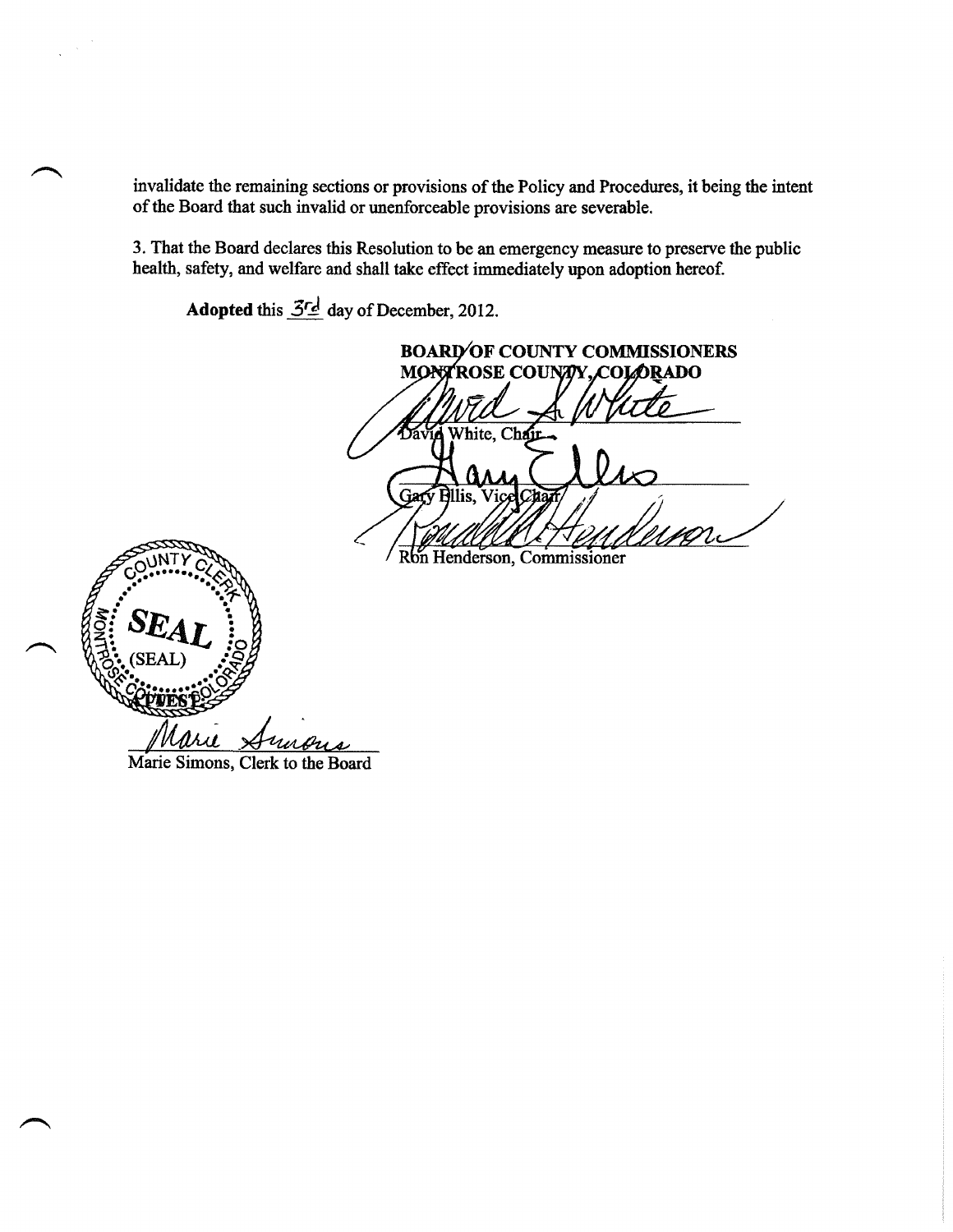### **MONTROSE COUNTY**

## Policv and Procedures Regarding Public Review of Records Under the Colorado Open Records Act

The Board of County Commissioners for Montrose County, Colorado hereby adopts the following policy for Public Review of Records Policy under the Colorado Open Records Act (Section 24-72-201 et seq., Colorado Revised Statutes) ("CORA"), as amended.

This Public Review of Records Policy is intended to provide the public with timely, orderly, and efficient access to all public records maintained by Montrose County in accordance with CORA; to ensure that all requests are handled uniformly and equitably under the law; to provide procedures adequate to ensure the integrity and safety of the records; to ensure adherence to County policy; and to define the process for the public to review public records kept and maintained by offices under the authority of the Montrose County Board of County Commissioners.

CORA requires a local government to make public records maintained by and held in that local government's custody or control available for inspection and review by the public. What constitutes a public record available for public inspection and under what circumstances is defined by CORA. Records that are not public records under CORA or are not otherwise available for public inspection under CORA are not subject to public inspection or copying under this Policy.

This Policy does not apply to Criminal Justice Records as defined and governed by the provisions of CRS 24-72-301, *et seq.*, as amended.

## **I. Public Records Available for Inspection:**

In accordance with CORA, all public records shall be open for inspection by any person at reasonable times during the regular business hours of the custodian holding such public records. CORA requires the County to make available for inspection only those public records that are maintained by the County. Neither CORA nor this Policy require Montrose County to create a record in response to a records request. Moreover, neither CORA nor this Policy require the County to make special compilations, manipulate information or prepare analyses of information it might have in order to respond to a request. Also, CORA does not require the County to answer interrogatory type questions about County business. If, however, public records are available that respond to or provide information relevant to such question, the custodian will provide such records for inspection in accordance with this Policy.

Further, this Policy shall not require Montrose County or any records custodian to maintain any public records for any period of time beyond what is required by law or other County records retention policy. If, however, the data is kept by the County and is a public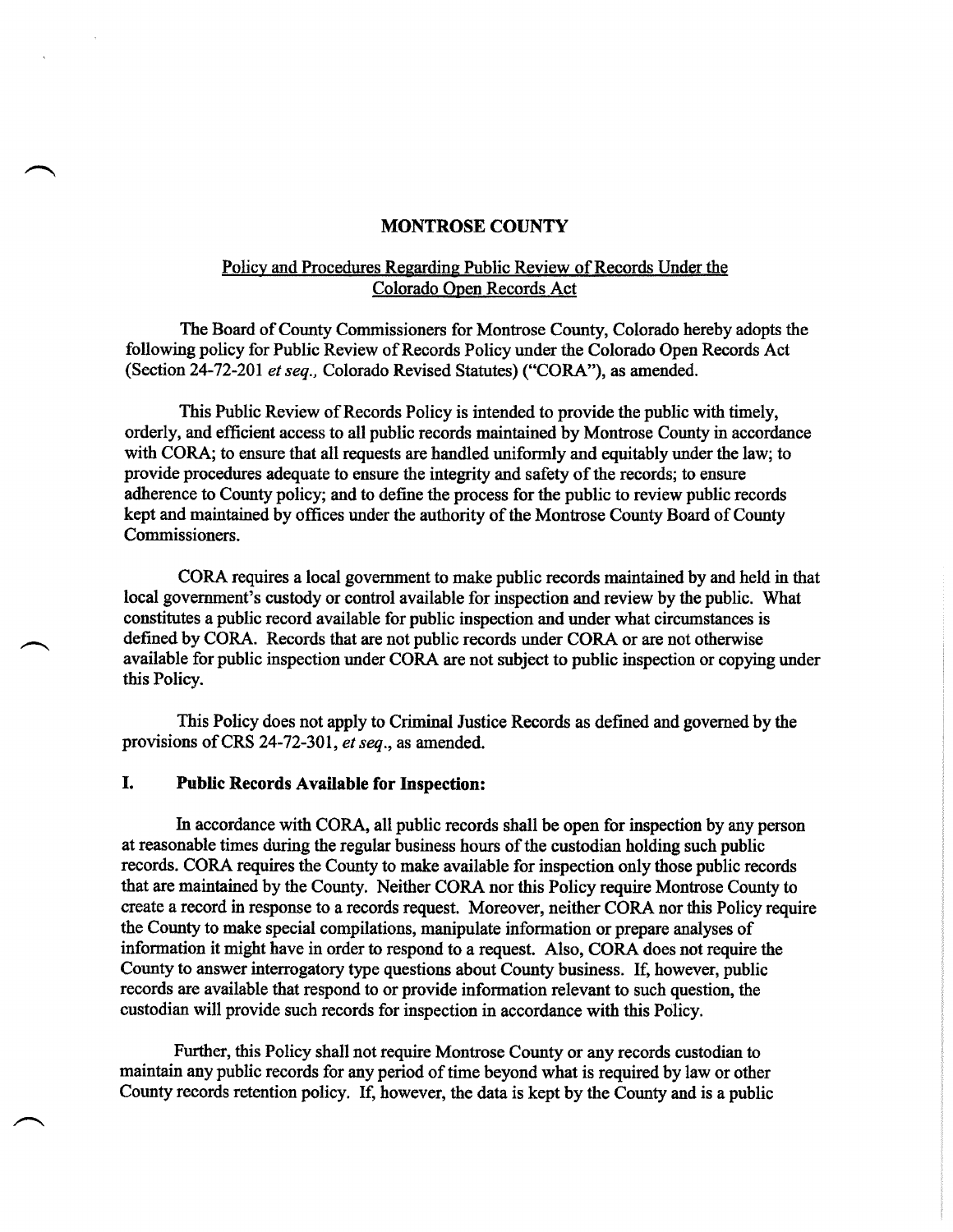record available for public inspection under CORA, such record shall be available for inspection in accordance with CORA and this Policy.

## **II. Process for Filing a Request:**

- 1. All requests shall be in writing and shall specifically identify the records requested for inspection. Written requests may be made in person, or may be sent by U.S mail or other courier service, or may be submitted by electronic mail or by facsimile transmission to the records custodian of the record requested. The date and time the request is actually received by the County office to which it is directed shall be endorsed on the request and such date and time shall commence any response time specified under this policy and CORA. In addition to specific identification of the record requested, the request should contain the following information:
	- Date
	- Requestor's name and signature
	- Company name, if applicable
	- **Address**
	- Telephone number
	- Such reasonable accommodation as the requestor may need to inspect records
	- An e-mail address and fax number may be provided, if requestor desires.
- 2. Each request will be responded to within the time requirements and in the manner specified under CORA. If a public record requested is specifically identifiable and readily available to the custodian, the record shall be made available for inspection on the day it is requested. The date and hour set for the inspection of records not readily available at the time of the request shall be within a reasonable time of the date of the request, not to exceed three working days unless otherwise permitted by CORA. Such period may be extended by up to an additional seven working days if extenuating circumstances exist as same are defined under CORA. The basis for claiming extenuating circumstances shall be communicated in writing to the person making the public records request within three days of the date of the request.
- 3. If no public records responsive to the request and within the custody or control ofthe custodian exist, the person making the request shall be notified of that fact as soon as possible or within three working days of the date of the request unless the search period has been extended for extenuating circumstances as permitted under CORA. If there is another records custodian within the County to whom the records request should have been submitted, the person or office receiving the original request shall transmit the request to the appropriate records custodian and notify the person making the request, in writing if the original request asks for a written response. If records requested are publicly available on the County website or from another such publicly accessible source, the person making the request will be so advised and directed to that source.
- 4. While the custodian will endeavor to provide timely responses to public records requests, the continued operation of the business of the County is of paramount concern.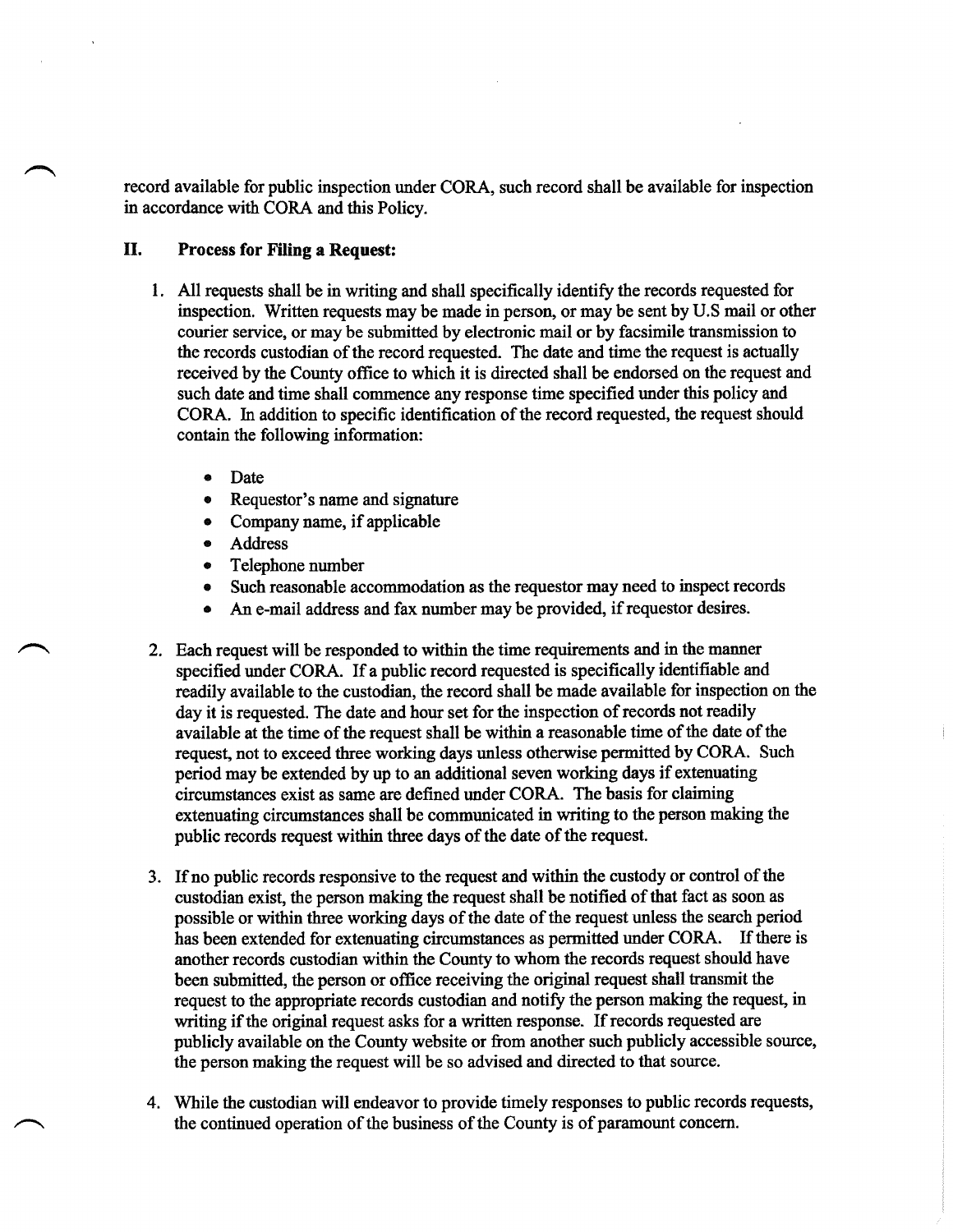Accordingly, preparation of responses to public records requests shall not take priority over the records custodian's previously scheduled work activities, especially when broadly stated requests for large or potentially large categories of records are requested.

# **III. Process for Viewing Public Record(s):**

- 1. Records may only be inspected on County premises and will be viewed only in the room designated by County staff.
- 2. No records, documents, or pages are to be removed from or added to the public records.
- 3. All copies of records must be made by County staff.
- 4. No person will be permitted to bring or use photocopiers, fax machines, or any other copying, scanning or reproduction devices to copy public records.
- 5. A County employee must be present in the room at all times during the review of public records by any person.

### **IV. Fees and Charges:**

### 1. Copies

The custodian shall furnish copies of public records to a person requesting copies of public records upon payment of the appropriate fee in accordance with CORA and any other applicable County Resolution setting fees for copies of public records and, as applicable, for the cost of searching for, retrieving and/or analyzing requested records as provided herein. CORA specifies that public records be made available for inspection within certain times following a request. CORA does not require that copies be furnished within any particular time from the date of a request. Accordingly, the records custodian shall endeavor to furnish copies of public records within a reasonable time following the date of the inspection of public records. However, what constitutes a reasonable time will depend on the amount and size of the documents requested for copies and the current availability of staff to make copies.

#### 2. Research by County Staff

If a request for information requires more than one-half  $(1/2)$  hour of research, retrieval and/or analysis activity (e.g., to determine if a document is a public record or subject to a privilege) by County staff, the person requesting the information will be charged for all costs associated with fulfilling the request, including staff time at a rate of \$20 per hour. Estimates of the time required will be provided to the person making the request, and the money shall be collected in advance. Staff will document the time actually spent on the request and will provide an itemized statement upon request. The County will adjust the charges to account for any difference between the estimate and the actual time spent. For purposes of calculating